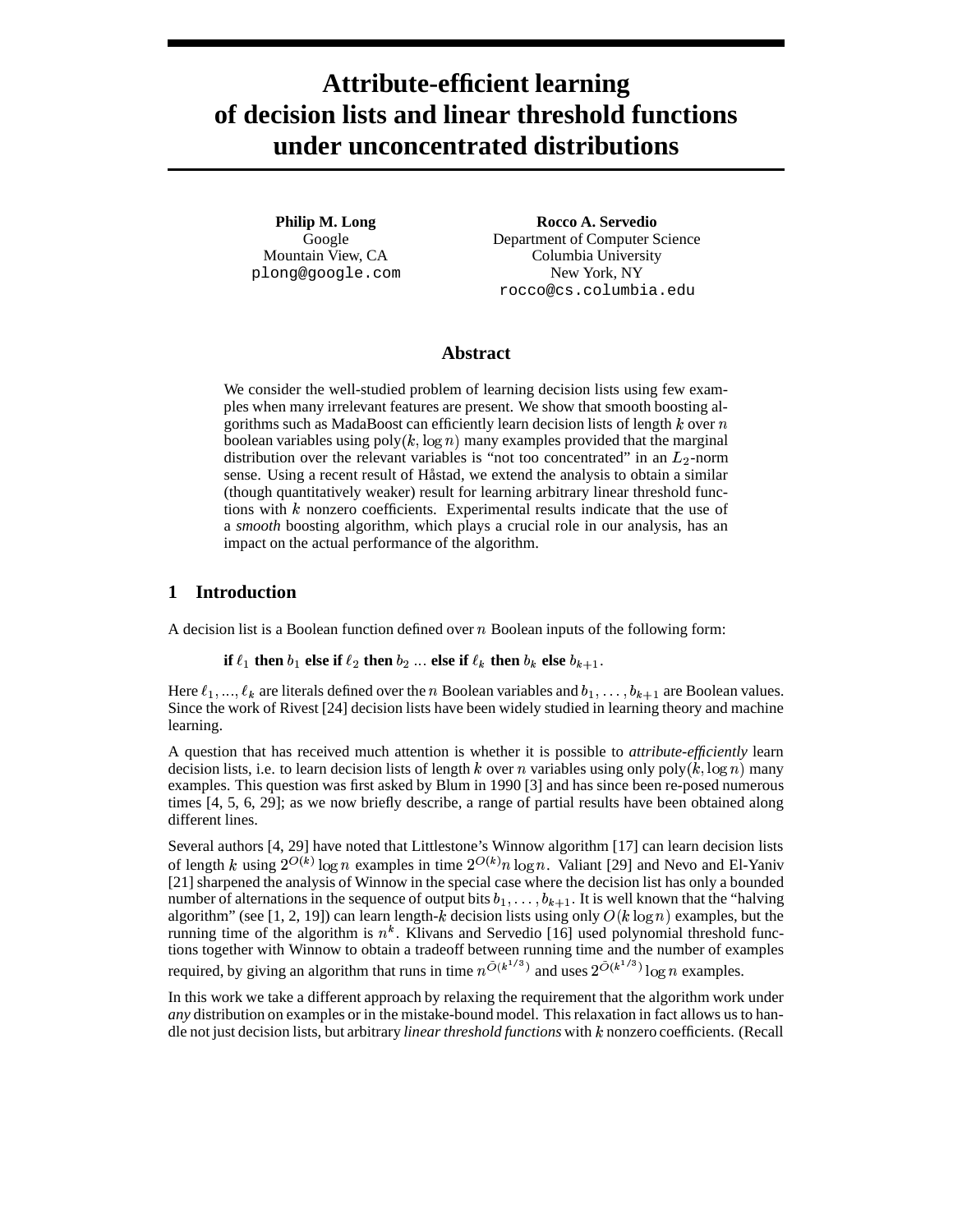that a linear threshold function  $f: \{-1,1\}^n \to \{-1,1\}^n$  is a function  $f(x) = \text{sgn}(\sum_{i=1}^n w_i x_i - \theta)$ where  $w_i$ ,  $\theta$  are real numbers and the sgn function outputs the  $\pm 1$  numerical sign of its argument.)

**The approach and results.** We will analyze a *smooth* boosting algorithm (see Section 2) together with a weak learner that exhaustively considers all  $2n$  possible literals  $x_i, \neg x_i$  as weak hypotheses. The algorithm, which we call Algorithm  $A$ , is described in more detail in Section 6.

The algorithm's performance can be bounded in terms of the  $L_2$ -norm of the distribution over examples. Recall that the  $L_2$ -norm of a distribution  $\mathcal D$  over a finite set  $X$  is  $\|\mathcal D\|_2 := (\sum_{x \in X} \mathcal D(x)^2)^{1/2}$ .<br>The  $L_2$  norm can be used to evaluate the "spread" of a probability distribution: if the probability i concentrated on a constant number of elements of the domain then the  $L_2$  norm is constant, whereas if the probability mass is spread uniformly over a domain of size N then the  $L_2$  norm is  $1/\sqrt{N}$ .

Our main results are as follows. Let D be a distribution over  $\{-1,1\}^n$ . Suppose the target function f has k relevant variables. Let  $\mathcal{D}^{rel}$  denote the marginal distribution over  $\{-1,1\}^k$  induced by the relevant variables to f (i.e. if the relevant variables are  $x_{i_1}, \ldots, x_{i_k}$ , then the value that  $\mathcal{D}^{rel}$  puts on an input  $(z_1, \ldots, z_k)$  is  $Pr_{x \in \mathcal{D}}[x_{i_1} \ldots x_{i_k} = z_1 \ldots z_k]$ . Let  $\mathcal{U}_k$  be the uniform distribution over  $\{-1, 1\}^k$  and suppose that  $||\mathcal{D}^{rel}||_2/||\mathcal{U}_k||_2 = \tau$ . (Note that for any  $\mathcal{D}$  we have  $\tau \geq 1$ , since  $\mathcal{U}_k$  has minimal  $L_2$ -norm among all distributions over  $\{-1,1\}^k$ .) Then we have:

**Theorem 1** *Suppose the target function is an arbitrary decision list in the setting described above. Then* given  $poly(\log n, \frac{1}{\epsilon}, \tau, \log \frac{1}{\delta})$  examples, Algorithm A runs in  $poly(n, \tau, \frac{1}{\epsilon}, \log \frac{1}{\delta})$  time and with *probability*  $1 - \delta$  *constructs a hypothesis h that is*  $\epsilon$ *-accurate with respect to*  $\tilde{D}$ *.* 

**Theorem 2** *Suppose the target function is an arbitrary linear threshold function in the setting de-*R scribed above. Then given  $poly(k, \log n, 2^{O((\tau/\epsilon)^2)}, \log \frac{1}{\delta})$  examples, Algorithm A runs in  $poly(n,$  $2^{O((\tau/\epsilon)^2)}$ ,  $\log \frac{1}{\delta}$  *time and with probability*  $1-\delta$  *constructs a hypothesis h that is*  $\epsilon$ -accurate *with respect to*  $\mathcal{D}$ *.* 

**Relation to Previous Work.** Jackson and Craven [14] considered a similar approach of using Boolean literals as weak hypotheses for a boosting algorithm (in their case, AdaBoost). Jackson and Craven proved that for any distribution over examples, the resulting algorithm requires  $poly(K, \log n)$  examples to learn any *weight-K* linear threshold function, i.e. any function of the form  $sgn(\sum_{i=1}^n w_i x_i - \theta)$  over Boolean variables where all weights  $w_i$  are integers and  $\sum_{i=1}^n |w_i| \leq K$  (this clearly implies that there are at most K relevant variables). It is well known  $[12, 18]$  that general decision lists of length k can only be expressed by linear threshold functions of weight  $2^{\Omega(k)}$ , and thus the result of [14] does not give an attribute efficient learning algorithm for decision lists.

More recently Servedio [27] considered essentially the same algorithm we analyze in this work by specifically studying smooth boosting algorithms with the "best-single-variable" weak learner. He considered a general linear threshold learning problem (with no assumption that there are few relevant variables) and showed that if the distribution satisfies a margin condition then the algorithm has some level of resilience to malicious noise. The analysis of this paper is different from that of [27]; to the best of our knowledge ours is the first analysis in which the smoothness property of boosting is exploited for attribute efficient learning.

## **2 Boosting and Smooth Boosting**

Fix a target function  $f: \{-1,1\}^n \to \{-1,1\}$  and a distribution D over  $\{-1,1\}^n$ . A hypothesis function  $h: \{-1,1\}^n \to \{-1,1\}$  is a  $\gamma$ -weak hypothesis for f with respect to D if  $\mathbf{E}_{\mathcal{D}}[fh] \geq \gamma$ . We sometimes refer to  $\mathbf{E}_{\mathcal{D}}[fh]$  as the *advantage* of h with respect to f.

We remind the reader that a *boosting algorithm* is an algorithm which operates in a sequence of stages and at each stage t maintains a distribution  $\mathcal{D}_t$  over  $\{-1, 1\}^n$ . At stage t the boosting algorithm is given a weak hypothesis  $h_t$  for f with respect to D; the boosting algorithm then uses this to construct the next distribution  $\mathcal{D}_{t+1}$  over  $\{-1,1\}^n$ . After T such stages the boosting algorithm constructs a final hypothesis h based on the weak hypotheses  $h_1, \ldots, h_T$  that is guaranteed to have high accuracy with respect to the initial distribution  $D$ . See [25] for more details.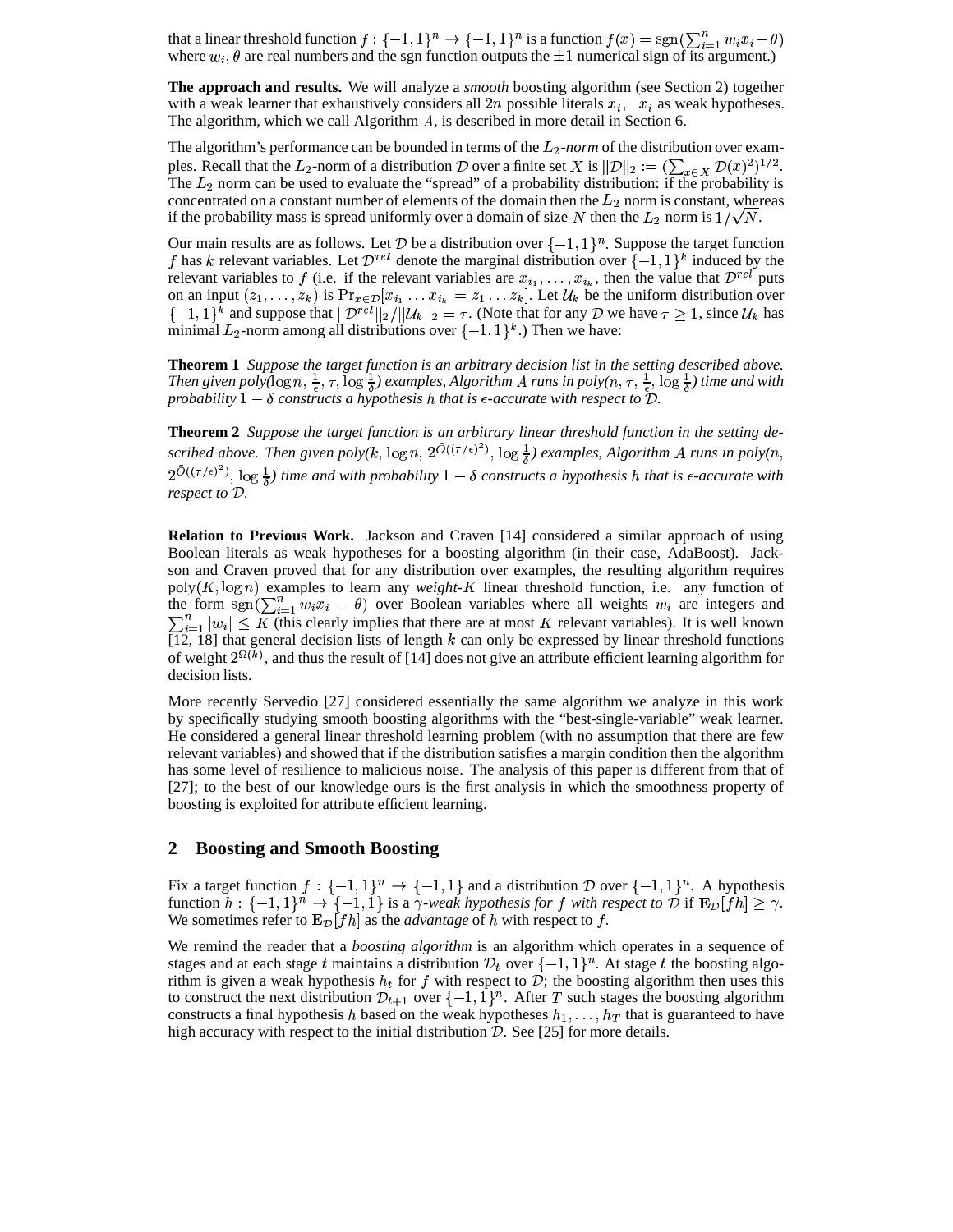Let  $\mathcal{D}_1$ ,  $\mathcal{D}_2$  be two distributions. For  $\kappa \geq 1$  we say that  $\mathcal{D}_1$  is  $\kappa$ -smooth with respect to  $\mathcal{D}_2$  if for all  $x \in \{-1,1\}^n$ ,  $\mathcal{D}_1(x)/\mathcal{D}_2(x) \leq \kappa$ .

Following [15], we say that a boosting algorithm B is  $\kappa(\epsilon, \gamma)$ -smooth if for any initial distribution D and any distribution  $\mathcal{D}_t$  that is generated starting from  $\mathcal D$  when  $\mathcal B$  is used to boost to  $\epsilon$ -accuracy with  $\gamma$ -weak hypotheses at each stage,  $\mathcal{D}_t$  is  $\kappa(\epsilon, \gamma)$ -smooth w.r.t.  $\mathcal{D}$ . It is known that there are algorithms that are  $\kappa$ -smooth for  $\kappa = \Theta(\frac{1}{\epsilon})$  with no dependence on  $\gamma$ , see e.g. [8]. For the rest of the paper  $\beta$ will denote such a smooth boosting algorithm.

It is easy to see that every distribution D which is  $\frac{1}{\epsilon}$ -smooth w.r.t. the uniform distribution U satisfies  $||\mathcal{D}||_2/||\mathcal{U}||_2 \leq \sqrt{1/\epsilon}$ . On the other hand, there are distributions  $\mathcal{D}$  that are highly non-smooth relative to *U* but which still have  $||\mathcal{D}||_2/||\mathcal{U}||_2$  small. For instance, the distribution D over  $\{-1,1\}^k$ which puts weight  $\frac{1}{2^{k/2}}$  on a single point and distributes the remaining weight uniformly on the other  $2^k - 1$  points is only  $2^{k/2}$ -smooth (i.e. very non-smooth) but satisfies  $||\mathcal{D}||_2/||\mathcal{U}_k||_2 = \Theta(1)$ . Thus the  $L_2$ -norm condition we consider in this paper is a weaker condition than smoothness with respect to the uniform distribution.

# **3 Total variation distance and**  $L_2$ **-norm of distributions**

The *total variation distance* between two probability distributions  $\mathcal{D}_1, \mathcal{D}_2$  over a finite set X is  $d_{TV} := \max_{S \subset X} \mathcal{D}_1(S) - \mathcal{D}_2(S) = \frac{1}{2} \sum_{x \in X} |\mathcal{D}_1(x) - \mathcal{D}_2(x)|$ . It is easy to see that the total variation distance between any two distributions is at most 1, and equals 1 if and only if the supports of the distributions are disjoint. The following is immediate:

**Lemma** 1 *For any two distributions*  $\mathcal{D}_1$  *and*  $\mathcal{D}_2$  *over a finite domain X, we have*  $d_{TV}(\mathcal{D}_1, \mathcal{D}_2)$  =  $1-\sum_{x\in \mathbf{Y}} \min\{\mathcal{D}_1(x), \mathcal{D}_2(x)\}.$ 

We can bound the total variation distance between a distribution  $D$  and the uniform distribution in terms of the ratio  $||\mathcal{D}||_2/||\mathcal{U}||_2$  of the  $L_2$ -norms as follows:

**Lemma** 2 For any distribution  $D$  over a finite domain  $X$ , if  $U$  is the uniform distribution over  $X$ , *we have*  $d_{TV}(\mathcal{D}, \mathcal{U}) \leq 1 - \frac{||\mathcal{U}||_2}{4||\mathcal{D}||_2^2}$ .

**Proof:** Let  $M = \frac{||D||_2}{||U||_2}$ . Since  $||D||_2^2 = \mathbf{E}_{x \sim D}[D(x)]$ , we have  $\mathbf{E}_{x \sim D}[D(x)] = M^2 ||U||_2^2 = \frac{M^2}{|X|}$ . By Markov's inequality,

$$
\Pr_{x \sim D}[\mathcal{D}(x) \ge 2M^2 \mathcal{U}(x)] = \Pr_{x \sim D}[\mathcal{D}(x) \ge \frac{2M^2}{|X|}] \le 1/2.
$$
 (1)

By Lemma 1, we have

$$
1 - d_{TV}(\mathcal{D}, \mathcal{U}) = \sum_{x} \min \{ \mathcal{D}(x), \mathcal{U}(x) \} \ge \sum_{x: \mathcal{D}(x) \le 2M^2 \mathcal{U}(x)} \min \{ \mathcal{D}(x), \mathcal{U}(x) \}
$$

$$
\ge \sum_{x: \mathcal{D}(x) \le 2M^2 \mathcal{U}(x)} \frac{\mathcal{D}(x)}{2M^2} \ge \frac{1}{4M^2},
$$

where the second inequality uses the fact that  $M \geq 1$  (so  $\mathcal{D}(x)/2M^2 < \mathcal{D}(x)$ ) and the third inequality uses (1). Using the definition of M and solving for  $d_{TV}(\mathcal{D}, \mathcal{U})$  completes the proof.  $\blacksquare$ 

#### **4 Weak hypotheses for decision lists**

Let  $f$  be any decision list that depends on  $k$  variables:

**if**  $\ell_1$  then output  $b_1$  else  $\cdots$  else if  $\ell_k$  then output  $b_k$  else output  $b_{k+1}$  (2) where each  $\ell_i$  is either " $(x_i = 1)$ " or " $(x_i = -1)$ ."

The following folklore lemma can be proved by an easy induction (see e.g. [12, 26] for proofs of essentially equivalent claims):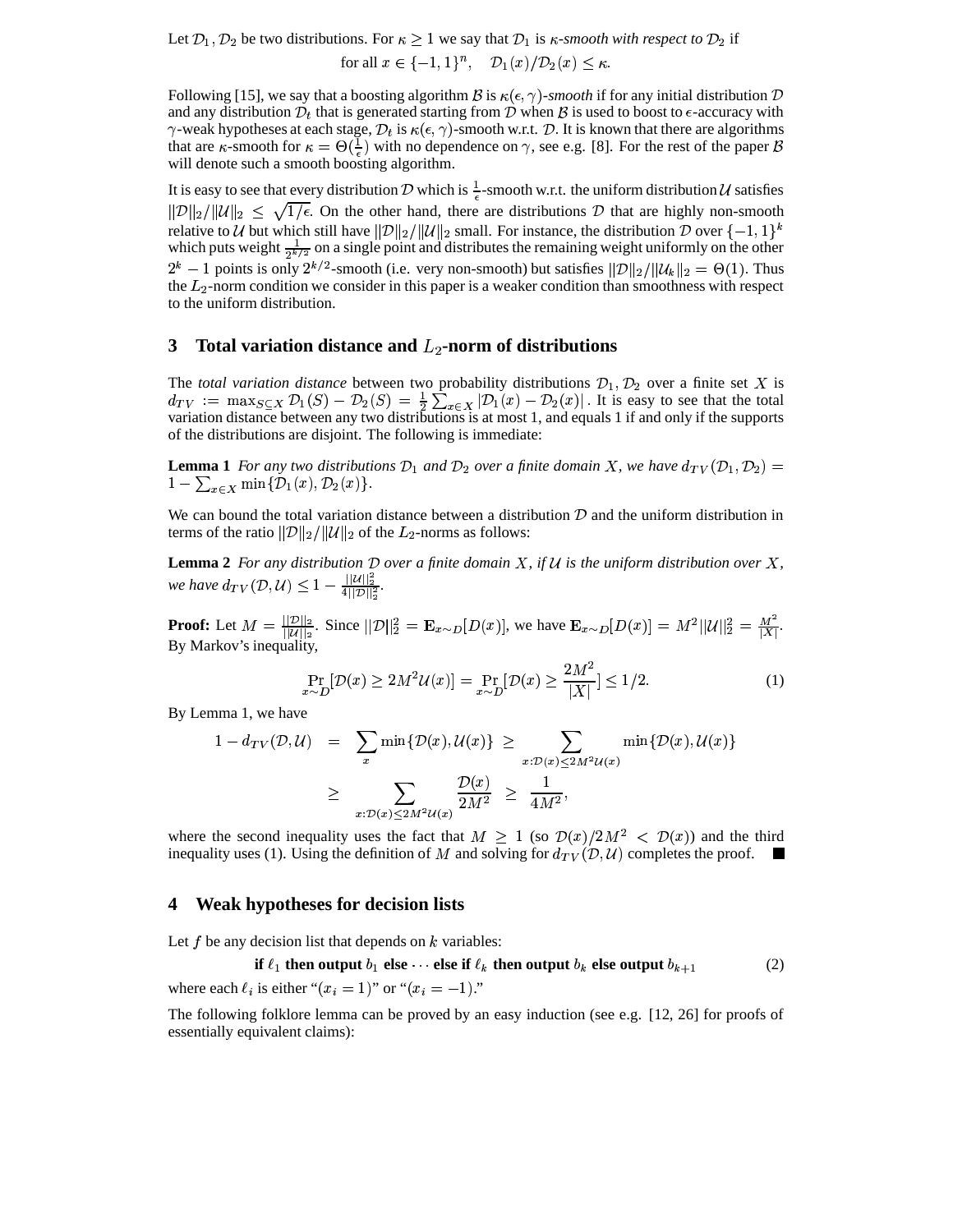**Lemma** 3 The decision list f can be represented by a linear threshold function of the form  $f(x) =$  $\text{sgn}(c_1x_1+\cdots+c_kx_k-\theta)$  where each  $c_i=\pm 2^{k-i}$  and  $\theta$  is an even integer in the range  $[-2^k,2^k].$ 

It is easy to see that for any fixed  $c_1, \ldots, c_k$  as in the lemma, as  $x = (x_1, \ldots, x_k)$  varies over  $\{-1, 1\}^k$  the linear form  $c_1 x_1 + \cdots + c_k x_k$  will assume each odd integer value in the range  $[-2^k, 2^k]$ exactly once. Now we can prove:

**Lemma** 4 Let f be any decision list of length k over the n Boolean variables  $x_1, \ldots, x_n$ . Let D be any distribution over  $\{-1,1\}^n,$  and let  ${\cal D}^{rel}$  denote the marginal distribution over  $\{-1,1\}^k$  induced *by* the k relevant variables of f. Suppose that  $d_{TV}(\mathcal{D}^{rel}, \mathcal{U}_k) \leq 1 - \eta$ . Then there is some weak hypothesis  $h \in \{x_1, -x_1, \ldots, x_n, -x_n, 1, -1\}$  which satisfies  $\mathbf{E}_{\mathcal{D}^{rel}}[fh] \geq \frac{\eta^2}{16}$ .

**Proof:** We first observe that by Lemma 3 and the well-known "discriminator lemma" of [23, 11], under *any* distribution D some weak hypothesis h from  $\{x_1, -x_1, \ldots, x_n, -x_n, 1, \ldots, x_n\}$  $, -x_n, 1, -1$ } must have  $\mathbf{E}_{\mathcal{D}}[fh] \geq \frac{1}{2^k}$ . This immediately establishes the lemma for all  $\eta \leq \frac{4}{2^{k/2}}$ , and thus is immediately establishes the lemma for all  $\eta \leq \frac{4}{2^{k/2}}$ , and thus we may suppose w.l.o.g. that  $\eta > \frac{4}{2^{k/2}}$ .

We may assume w.l.o.g. that  $f$  is the decision list (2), that is, that the first literal concerns  $x_1$ , the second concerns  $x_2$ , and so on. Let  $L(x)$  denote the linear form  $c_1x_1 + \cdots + c_kx_k - \theta$  from Lemma 3, so  $f(x) = sgn(L(x))$ . If x is drawn uniformly from  $\{-1,1\}^k$ , then  $L(x)$  is distributed uniformly over the  $2^k$  odd integers in the interval  $[-2^k - \theta, 2^k - \theta]$ , as  $c_1x_1$  is uniform over  $\pm 2^k$ ,  $c_2x_2$  over  $\pm 2^{k-1}$ , and so on.

Let S denote the set of those  $x \in \{-1,1\}^k$  that satisfy  $|L(x)| \leq \frac{7}{4}2^k$ . Note that there are at most  $\frac{\pi}{4}2^k + 1$  elements in S, corresponding to  $L(x) = \pm 1, \pm 3, \ldots, \pm (2j - 1)$ , where j is the greatest integer such that  $2j - 1 \leq \frac{\eta}{4} 2^k$ . Since  $\eta > \frac{4}{2k/2}$ , certain  $\frac{4}{2^{k/2}}$ , certainly  $|S| \leq 1 + \frac{\eta}{4} 2^k \leq \frac{\eta}{2} 2^k$ . We thus have  $\Pr_{\mathcal{U}_k}[|L(x)| > \frac{\eta}{4} 2^k] \ge 1 - \eta/2$ . It follows that  $\Pr_{\mathcal{D}^{rel}}[|L(x)| > \frac{\eta}{4} 2^k] \ge \frac{\eta}{2}$  (for otherwise we would have  $d_{TV}(\mathcal{D}^{rel}, \mathcal{U}_k) > 1 - \eta$ ), and consequently we have  $\mathbf{E}_{\mathcal{D}^{rel}}[|L(x)|] \geq \frac{\eta}{8} 2^k$ .

Now we follow the simple argument used to prove the "discriminator lemma" [23, 11]. We have

$$
\mathbf{E}_{\mathcal{D}^{rel}}[|L(x)|] = \mathbf{E}_{\mathcal{D}^{rel}}[f(x)L(x)] = c_1 \mathbf{E}[f(x)x_1] + \cdots + c_k \mathbf{E}[f(x)x_k] - \theta \mathbf{E}[f(x)] \ge \frac{\eta^2}{8} 2^k. \tag{3}
$$

Recalling that each  $|c_i| = 2^{k-i}$ , it follows that some  $h \in \{x_1, -x_1, \ldots, x_n, -x_n, 1, \ldots, x_n\}$  $\{-x_n, 1, -1\}$  must satisfy  $\mathbf{E}_{\mathcal{D}^{rel}}[fh] \geq \left(\frac{\eta^2}{2}2^k\right)/(2^{k-1}+\cdots+2^0+|\theta|)$ . Since  $|\theta| \leq 2^k$  this is at least  $\frac{\eta^2}{16}$ , and the proof is complete.

## **5 Weak hypotheses for linear threshold functions**

Now we consider the more general setting of arbitrary linear threshold functions. Though there are additional technical complications the basic idea is as in the previous section.

We will use the following fact due to Håstad:

**Fact 3 (Håstad)** (see [28], Theorem 9) Let  $f : \{-1,1\}^k \rightarrow \{-1,1\}$  be any linear threshold func*tion that depends on all k variables*  $x_1, \ldots, x_k$ . There is a representation  $sgn(\sum_{i=1}^k w_i x_i - \theta)$ for  $f$  which is such that (assuming the weights  $w_1, \ldots, w_k$  are ordered by decreasing magnitude  $1 = |w_1| \ge |w_2| \ge \cdots \ge |w_k| > 0$ ) we have  $|w_i| \ge \frac{1}{i!(k+1)}$  for all  $i = 2, \ldots, k$ .

The main result of this section is the following lemma. The proof uses ideas from the proof of Theorem 2 in [28].

**Lemma 5** *Let*  $f : \{-1, 1\}^n \to \{-1, 1\}$  *be any linear threshold function that depends on k variables. Let*  $D$  *be any distribution over*  $\{-1,1\}^n$ , *and let*  $D^{rel}$  *denote the marginal distribution over*  $\{-1,1\}^k$  induced by the k relevant variables of f. Suppose that  $d_{TV}(\mathcal{D}^{rel}, \mathcal{U}_k) \leq 1-\eta$ . Then *there* is some weak hypothesis  $h \in \{x_1, -x_1, \ldots, x_n, -x_n, 1, -1\}$  which satisfies  $\mathbf{E}_{\mathcal{D}^{rel}}[fh] \geq$  $1/(k^2 2^{O(1/\eta^2)})$ .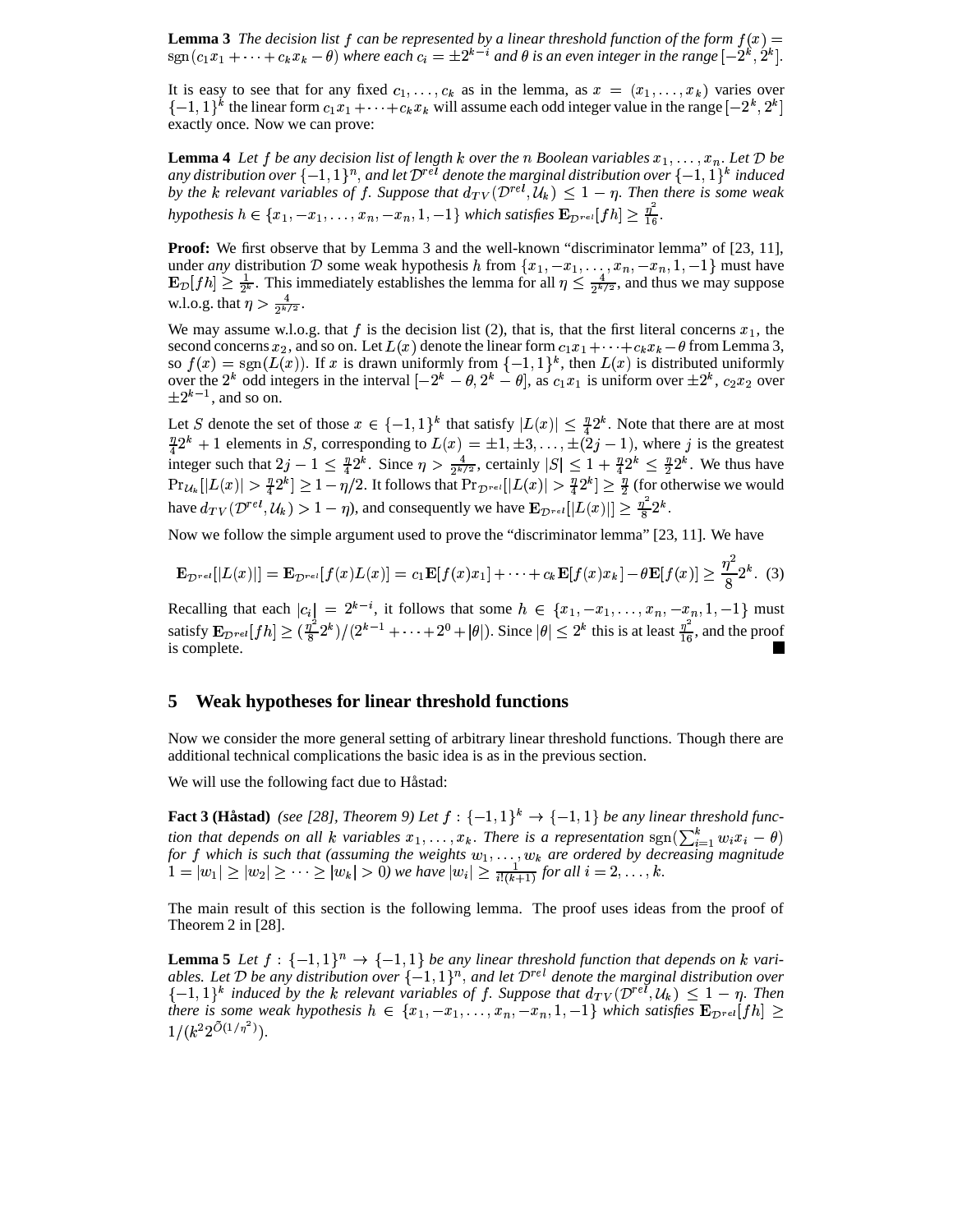**Proof sketch:** We may assume that  $f(x) = \text{sgn}(L(x))$  where  $L(x) = w_1 x_1 + \cdots + w_k x_k - \theta$  with  $w_1, \ldots, w_k$  as described in Fact 3.

Let 
$$
\ell := \tilde{O}(1/\eta^2) = O((1/\eta^2) \text{poly}(\log(1/\eta)))
$$
. (We will specify  $\ell$  in more detail later.)

Suppose first that  $\ell \geq k$ . By a well-known result of Muroga *et al.* [20], every linear threshold function  $f$  that depends on  $k$  variables can be represented using integer weights each of magnitude  $2^{O(k \log k)}$ . Now the discriminator lemma [11] implies that for *any* distribution P, for some  $h \in \{x_1, -x_1, \ldots, x_n, -x_n, 1, -1\}$  we have  $\mathbf{E}_{\mathcal{P}}[fh] \geq 1/2^{O(k \log k)}$ . If  $\ell \geq k$  and  $\ell =$  $\cdots$ ,  $\cdots$ ,  $\cdots$  $O((1/\eta^2) \text{poly}(\log(1/\eta)))$ , we have  $k \log k = \tilde{O}(1/\eta^2)$ . Thus, in this case,  $\mathbf{E}_{\mathcal{P}}[fh] \geq 1/2^{O(1/\eta^2)}$ , so the lemma holds if  $\ell \geq k$ .

Thus we henceforth assume that  $\ell < k$ . It remains only to show that

$$
\mathbf{E}_{\mathcal{D}^{rel}}[|L(x)|] \ge 1/(k2^{O(1/\eta^2)}); \tag{4}
$$

once we have this, following (3) we get

 $\mathbf{E}_{\mathcal{D}^{rel}}[|L(x)|] = \mathbf{E}_{\mathcal{D}^{rel}}[fL] = w_1\mathbf{E}[f(x)x_1] + \cdots + w_k\mathbf{E}[f(x)x_k] - \theta\mathbf{E}[f(x)] \geq 1/(k2^{O(1/\eta^2)}),$ and now since each  $|w_i| \le 1$  (and w.l.o.g.  $|\theta| \le k$ ) this implies that some h satisfies  $\mathbf{E}_{\mathcal{D}^{rel}}[fh] \ge$  $1/(k^2 2^{O(1/\eta^2)})$  as desired.

Similar to [28] we consider two cases (which are slightly different from the cases in [28]).

**Case I:** For all  $1 \le i \le \ell$  we have  $w_i^2 / (\sum_{i=i}^k w_i^2) > \eta^2 / 576$ .

Let  $\alpha := \sqrt{2\left(\sum_{i=\ell+1}^k w_i^2\right) \ln(8/\eta)}$ . Recall the following version of Hoeffding's bound: for any  $0 \neq w \in \mathbf{R}^k$  and any  $\gamma > 0$ , we have  $Pr_{x \in \{-1,1\}^k}[|w \cdot x| \geq \gamma ||w||] \leq 2e^{-\gamma^2/2}$  (where we write  $||w||$  to denote  $\sqrt{\sum_{i=1}^k w_i^2}$ . This bound directly gives us that

$$
\Pr_{x \in \mathcal{U}_k} [|w_{\ell+1} x_{\ell+1} + \dots + w_k x_k| \ge \alpha] \le 2e^{-2\ln(8/\eta)/2} = \frac{\eta}{4}.
$$
 (5)

Moreover, the argument in [28] that establishes equation (4) of [28] also yields

$$
\Pr_{x \in \mathcal{U}_k} [|w_1 x_1 + \dots + w_\ell x_\ell - \theta| \leq 2\alpha] \leq \frac{\eta}{4} \tag{6}
$$

in our current setting. (The only change that needs to be made to the argument of [28] is adjusting various constant factors in the definition of  $\ell$ ). Equations (5) and (6) together yield  $Pr_{x \in \mathcal{U}_k} [|w_1 x_1 +$  $\cdots + w_k x_k - \theta \geq \alpha \geq 1 - \frac{\eta}{2}$ . Now as before, taken together with the  $d_{TV}$  bound this yields  $\Pr_{\mathcal{D}^{rel}}[|L(x)| \ge \alpha] \ge \frac{\eta}{2}$  and hence we have  $\mathbf{E}_{\mathcal{D}^{rel}}[|L(x)|] \ge \eta \alpha/2$ . Since  $\alpha > w_{\ell+1}$  and  $w_{\ell+1} \ge$  $1/((k+1)(\ell+1)!)$  by Fact 3, we have established (4) in Case I.

**Case II:** For some value  $J \leq \ell$  we have  $w_J^2/(\sum_{i=1}^k w_i^2) \leq \eta^2/576$ . Let us fix any setting  $z \in$  $\{-1,1\}^{J-1}$  of the variables  $x_1, \ldots, x_{J-1}$ . By an inequality due to Petrov [22] (see [28], Theorem 4) we have

$$
\Pr_{ x_J,...,x_k \in \mathcal{U}_{k-J+1} }[|w_1z_1 + \cdots + w_{J-1}z_{J-1} + w_Jx_J + \cdots + w_kx_k - \theta| \leq w_J] \leq \frac{6w_J}{\sqrt{\sum_{i=J}^k w_i^2}} \leq \frac{6\eta}{24} = \frac{\eta}{4}.
$$

Thus for each  $z \in \{-1,1\}^{J-1}$  we have  $\Pr_{x \in \mathcal{U}_k} | |L(x)| \leq w_J | x_1 \dots x_{J-1} = z_1 \dots z_{J-1} | \leq \frac{\eta}{4}$ .<br>This immediately yields  $\Pr_{x \in \mathcal{U}_k} | |L(x)| > w_J | \geq 1 - \frac{\eta}{4}$ , which in turn gives  $\Pr_{x \in \mathcal{D}^{rel}} | |L(x)| > \frac{\eta}{2}$ .  $w_J \geq \frac{3\eta}{4}$  and hence  $\mathbf{E}_{\mathcal{D}^{rel}}[|L(x)|] \geq \frac{3\eta w_J}{4}$  by our usual arguments. Now (4) follows using Fact 3 and  $J \leq \ell$ .

## **6 Putting it all together**

Algorithm A works by running a  $\Theta(\frac{1}{\epsilon})$ -smooth boosting-by-filtering algorithm; for concreteness we use the MadaBoost algorithm of Domingo and Watanabe [8]. At the t-th stage of boosting,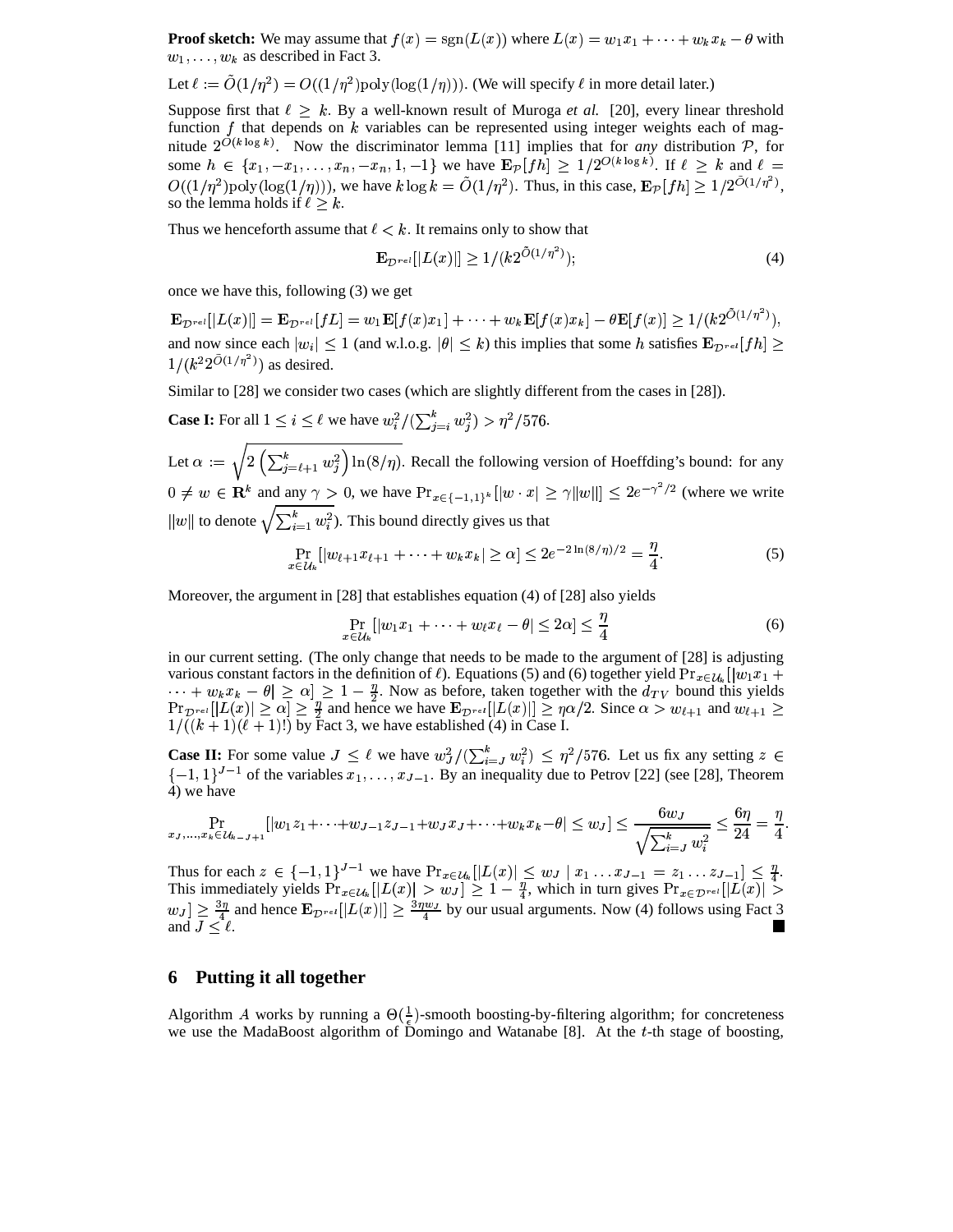when MadaBoost simulates the distribution  $\mathcal{D}_t$ , the weak learning algorithm works as follows:  $O(\frac{\log n + \log(1/\delta')}{\gamma^2})$  many examples are drawn from the simulated distribution  $\mathcal{D}_t$ , and these examples are used to obtain an empirical estimate of  $\mathbf{E}_{\mathcal{D}_t}[fh]$  for each  $h \in \{x_1, -x_1, \dots, x_n, -x_n, -1, 1\}$ . (Here  $\gamma$  is an upper bound on the advantage  $\mathbf{E}_{\mathcal{D}_t}[fh]$  of the weak hypotheses used at each stage; we discuss this more below.) The weak hypothesis used at this stage is the one with the highest observed empirical estimate. The algorithm is run for  $T = O(\frac{1}{\epsilon \gamma^2})$  stages of boosting.

Consider any fixed stage t of the algorithm's execution. As shown in [8], at most  $O(\frac{1}{\epsilon})$  draws from the original distribution  $\mathcal D$  are required for MadaBoost to simulate a draw from the distribution  $\mathcal D_t$ . (This is a direct consequence of the fact that MadaBoost is  $O(\frac{1}{\epsilon})$ -smooth; the distribution  $\mathcal{D}_t$  is simulated using rejection sampling from  $D$ .) Standard tail bounds show that if the best hypothesis h has  $\mathbf{E}[fh] \ge \gamma$  then with probability  $1 - \delta'$  the hypothesis selected will have  $\mathbf{E}[fh] \ge \gamma/2$ . In [8] it is shown that if MadaBoost always has an  $\Omega(\gamma)$ -accurate weak hypothesis at each stage, then after at most  $T = O(\frac{1}{\epsilon \gamma^2})$  stages the algorithm will construct a hypothesis which has error at most  $\epsilon$ . Thus it suffices to take  $\delta' = O(\delta \epsilon^2 \gamma)$ . The overall number of examples used by Algorithm A is  $O(\frac{\log n + \log(1/\delta')}{\epsilon^2 \gamma^4}).$ 

Thus to establish Theorems 1 and 2, it remains only to show that for any initial distribution  $D$  with  $\|{\mathcal D}^{rel}\|_2/\|{\mathcal U}_k\|_2 = \tau$ , the distributions  ${\mathcal D}_t$  that arise in the course of boosting are always such that the best weak hypothesis  $h \in \{x_1, -x_1, \ldots, x_n, -x_n, -1, 1\}$  has sufficiently large advantage.

Suppose f is a target function that depends on some set of  $k$  (out of  $n$ ) variables. Consider what happens if we run a  $\frac{1}{6}$ -smooth boosting algorithm, where the initial distribution D satisfies  $||\mathcal{D}^{rel}||/||\mathcal{U}_k|| = \tau$ . At each stage we will have  $\mathcal{D}_t^{rel}(x) \leq \frac{1}{\epsilon} \cdot \mathcal{D}^{rel}(x)$  for all  $x \in \{-1,1\}^k$ , and consequently we will have

$$
||\mathcal{D}^{rel}_t||_2^2 = \sum_{x \in \{-1,1\}^k} \mathcal{D}^{rel}_t(x)^2 \leq \frac{1}{\epsilon^2} \sum_{x \in \{-1,1\}^k} \mathcal{D}^{rel}(x)^2 \leq \frac{\tau^2}{\epsilon^2} \sum_{x \in \{-1,1\}^k} \mathcal{U}_k(x)^2.
$$

Thus, by Lemma 2 each distribution  $\mathcal{D}_t$  will satisfy  $d_{TV}(\mathcal{D}_t^{rel}, \mathcal{U}_k)$  $J(\mathcal{U}_k) \leq 1 - \epsilon^2/(4\tau^2)$ . Now Lemmas 4 and 5 imply that in both cases (decision lists and LTFs) the best weak hypothesis  $h$  does indeed have the required advantage.

## **7 Experiments**

The smoothness property enabled the analysis of this paper. Is smoothnessreally helpful for learning decision lists with respect to diffuse distributions? Is it critical?

This section is aimed at addressing these questions experimentally. We compared the accuracy of the classifiers output by a number of smooth boosters from the literature with AdaBoost (which is known to not be a smooth booster in general, see e.g. Section 4.2 of [7]) on synthetic data in which the examples were distributed uniformly, and the class designations were determined by applying a randomly generated decision list. The number of relevant variables was fixed at 10. The decision list was determined by picking  $\ell_1, ..., \ell_{10}$  and  $b_1, ..., b_{11}$  from (2) independently uniformly at random from among the possibilities.

We evaluated the following algorithms: (a) AdaBoost [9], (b) MadaBoost [8], (c) SmoothBoost [27], and (d) a smooth booster proposed by Gavinsky [10]. Due to space constraints, we cannot describe each of these in detail. $<sup>1</sup>$ </sup>

Each booster was used to reweight the training data, and in each round, the literal which minimized the weighted training error was chosen. Some of the algorithms choose the number of rounds of

<sup>&</sup>lt;sup>1</sup>Very roughly speaking, AdaBoost reweights the data to assign more weight to examples that previously chosen base classifiers have often classified incorrectly; it then outputs a weighted vote over the outputs of the base classifiers, where each voting weight is determined as a function of how well its base classifier performed. MadaBoost modifies AdaBoost to place a cap on the weight, prior to normalization. SmoothBoost [27] caps the weight more aggressively as learning progresses, but also reweights the data and weighs the base classifiers in a manner that does not depend on how well they performed. The form of the manner in which Gavinsky's booster updates weights is significantly different from AdaBoost, and reminiscent of [13, 15].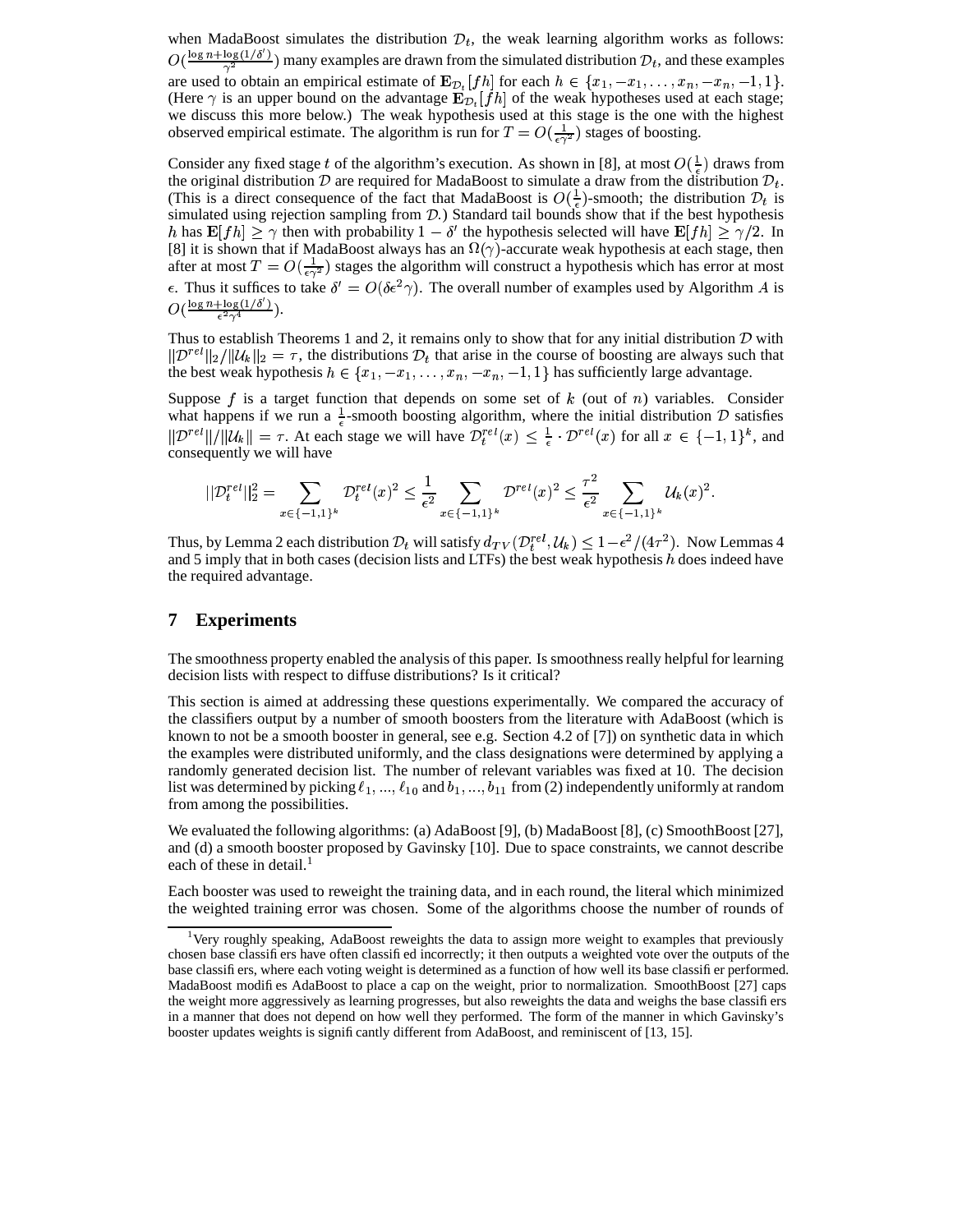| $\,m$      | $\it n$ | Ada   | Mada  | Gavinsky | SB(0.05) | $\overline{\text{SB}}(0.1)$ | SB(0.2) | $\overline{\text{SB}}(0.4)$ |
|------------|---------|-------|-------|----------|----------|-----------------------------|---------|-----------------------------|
| 100        | 100     | 0.086 | 0.077 | 0.088    | 0.071    | 0.067                       | 0.077   | 0.089                       |
| 200        | 100     | 0.052 | 0.045 | 0.050    | 0.067    | 0.047                       | 0.047   | 0.051                       |
| 500        | 100     | 0.022 | 0.018 | 0.024    | 0.056    | 0.031                       | 0.025   | 0.031                       |
| 1000       | 100     | 0.016 | 0.014 | 0.024    | 0.063    | 0.036                       | 0.028   | 0.033                       |
| 100        | 1000    | 0.123 | 0.119 | 0.116    | 0.093    | 0.101                       | 0.117   | 0.128                       |
| <b>200</b> | 1000    | 0.079 | 0.072 | 0.083    | 0.071    | 0.064                       | 0.072   | 0.081                       |
| 500        | 1000    | 0.045 | 0.039 | 0.045    | 0.050    | 0.040                       | 0.040   | 0.044                       |
| 1000       | 1000    | 0.033 | 0.026 | 0.035    | 0.048    | 0.038                       | 0.032   | 0.036                       |

| $\,m$ | $\it n$ | Ada  | Mada | Gavinsky | $\overline{SB}(0.05)$ | $\overline{\text{SB}}(0.1)$ | $\overline{SB}(0.2)$ | $\overline{\text{SB}}(0.4)$ |
|-------|---------|------|------|----------|-----------------------|-----------------------------|----------------------|-----------------------------|
| 100   | 100     | 13.6 | 8.8  | 11.7     | 3.9                   | 6.0                         | 7.5                  | 9.1                         |
| 200   | 100     | 19.8 | 13.1 | 12.5     | 4.1                   | 6.9                         | 9.4                  | 9.9                         |
| 500   | 100     | 32.2 | 20.7 | 15.2     | 5.0                   | 9.1                         | 11.5                 | 12.2                        |
| 1000  | 100     | 37.2 | 19.2 | 15.3     | 7.1                   | 10.7                        | 12.1                 | 13.0                        |
| 100   | 1000    | 13.3 |      | 26.8     | 3.7                   | 5.3                         | 6.1                  | 7.4                         |
| 200   | 1000    | 19.8 | 11.5 | 19.4     | 4.4                   | 7.4                         | 9.5                  | 11.7                        |
| 500   | 1000    | 28.1 | 16.7 | 16.2     | 4.9                   | 8.6                         | 10.9                 | 11.5                        |
| 1000  | 1000    | 36.7 | 20.1 | 14.7     | 7.2                   | 11.0                        | 12.1                 | 13.3                        |

|  | Table 1: Average test set error rate |  |  |  |  |
|--|--------------------------------------|--|--|--|--|
|--|--------------------------------------|--|--|--|--|

Table 2: Average smoothness

boosting as a function of the desired accuracy; instead, we ran all algorithms for 100 rounds. All boosters reweighted the data by normalizing some function that assigns weight to examples based on how well previously chosen based classifiers are doing at classifying them correctly. The booster proposed by Gavinsky might set all of these weights to zero: in such cases, it was terminated.

For each choice of the number of examples  $m$  and the number of features  $n$ , we repeated the following steps: (a) generate a random target, (b) generate  $m$  random examples, (c) split them into a training set with  $2/3$  of the examples and a test set with the remaining  $1/3$ , (d) apply all the algorithms on the training set, and (e) apply all the resulting classifiers on the test set. We repeated the steps enough times so that the total size of the test sets was at least 10000; that is, we repeated them  $[30000/m]$  times. The average test-set error is reported.

SmoothBoost [27] has two parameters,  $\gamma$  and  $\theta$ . In his analysis,  $\theta = \gamma/(2+\gamma)$ , so we used the same setting. We tried his algorithm with  $\gamma$  set to each of 0.05, 0.1, 0.2 and 0.4.

The test set error rates are tabulated in Table 1. MadaBoost always improved on the accuracy of AdaBoost. The results are consistent with the possibility that AdaBoost learns decision lists attributeefficiently with respect to the uniform distribution; this motivates theoretical study of whether this is true. One possible route is to prove that, for sources like this, AdaBoost is, with high probability, a smooth boosting algorithm. The average smoothnesses are given in Table 2.

SmoothBoost [27] was seen to be fairly robust to the choice of  $\gamma$ ; with a good choice it sometimes performed the best. This motivates research into adaptive boosters along the lines of SmoothBoost.

#### **References**

- [1] D. Angluin. Queries and concept learning. *Machine Learning*, 2:319–342, 1988.
- [2] J. Barzdin and R. Freivald. On the prediction of general recursive functions. *Soviet Mathematics Doklady*, 13:1224–1228, 1972.
- [3] A. Blum. Learning Boolean functions in an infinite attribute space. In *Proceedings of the Twenty-Second Annual Symposium on Theory of Computing*, pages 64–72, 1990.
- [4] A. Blum. On-line algorithms in machine learning. available at http://www.cs.cmu.edu/˜avrim/Papers/pubs.html, 1996.
- [5] A. Blum, L. Hellerstein, and N. Littlestone. Learning in the presence of finitely or infinitely many irrelevant attributes. *Journal of Computer and System Sciences*, 50:32–40, 1995.